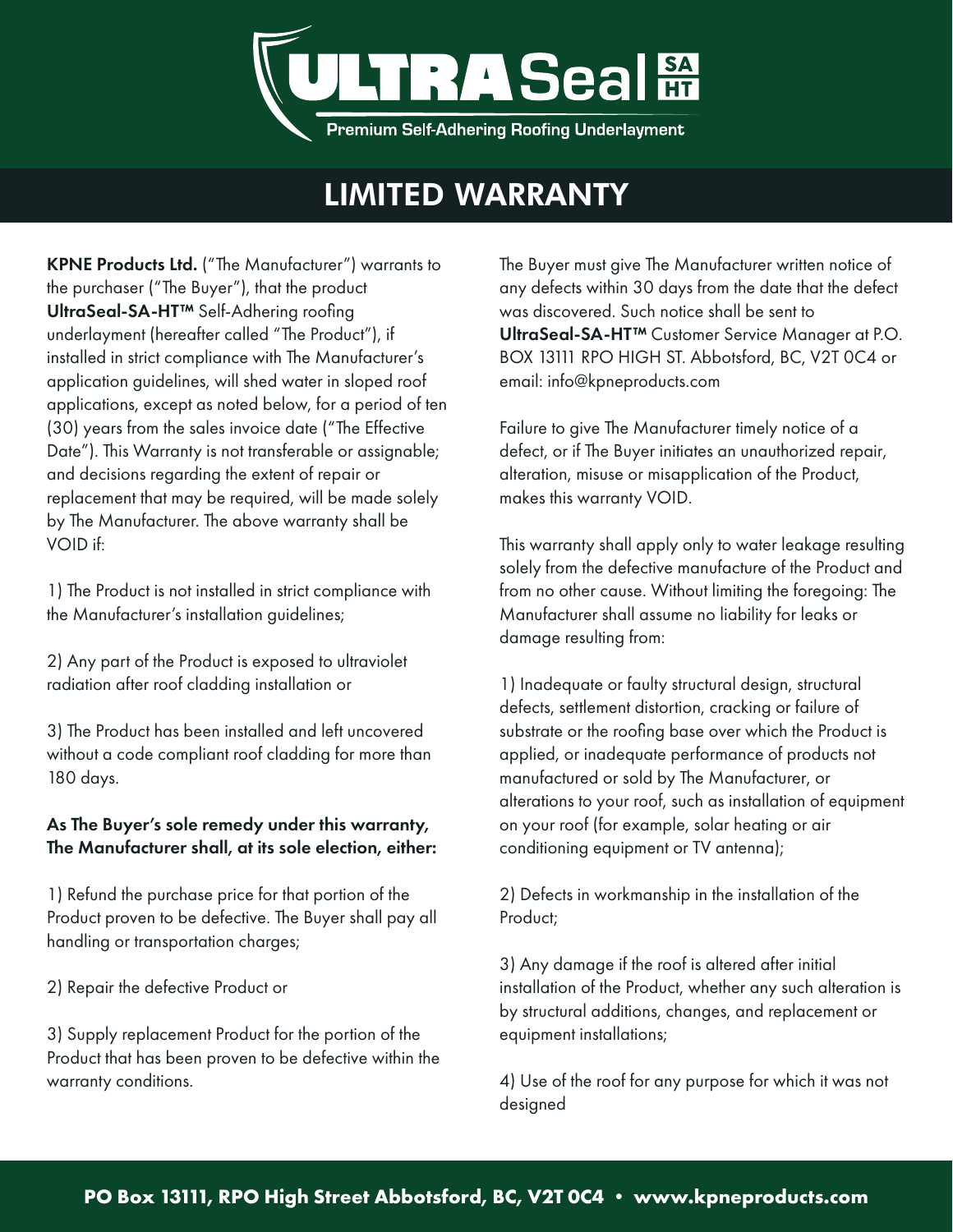

## LIMITED WARRANTY

5) Damage caused by penetrations including penetrations by: fasteners (Leaks through fasteners), animals, tears or rips, vandalism, abusive conditions, natural forces such as lightning, wind, tornados, hurricanes, and earthquakes, fire, acts of God, or any other cause beyond The Manufacturer's control;

6) Installation of the fifinal roof covering over visibly degraded Product;

7) Infiltration of moisture or condensation in, through or around walls, coping, building structure or underlayment of surrounding material;

8) Damage resulting from condensation below or adjacent to the Product;

9) Damned or standing water; on-site drainage requirements must meet National or Canadian Roofing Contractors Association (NRCA or CRCA) minimum recommendations as applicable;

10) Unusual traffic, or from use as a storage area or recreational surface or for any other purpose for which it was not designed;

11) Chemical damage or defects caused by any chemical materials including but not limited to greases, solvents, oils, or other chemicals;

12) Failure of the Owner to exercise reasonable care in maintaining the roof assembly and/or the Product;

13) Shrinkage of the Product.

14) Damage resulting from the application of overlying roofing materials.

### In furtherance of and not in limitation of the foregoing, The Manufacturer will have no liability under this warranty for:

1) Any variation in color or shading of the Underlay;

2) Any costs related to the removal of any asbestos or other hazardous materials or waste present in the roof to which the Underlay is installed;

3) Any costs incurred for labor, repair or disposal; or

4) Any damage to the interior or exterior of any building or any property contained therein;

5) Third party testing or transportation costs. In all cases, the replacement Product is warranted only for the remainder of the original product Warranty.

The Manufacturer reserves the right to discontinue or modify any of its products, without notice to The Buyer and shall not be liable to The Buyer as a result of this modification or discontinuance. The Manufacturer will have no liability in the event that replacement materials may vary in color in comparison to the original product as a result of product changes or normal weathering. The warranties set forth herein are The Manufacturer's sole and exclusive warranties. In no event shall The Manufacturer be liable for other damages, including, without limitation, or for special, incidental, punitive or consequential damages.

Any refund or material replacement by The Manufacturer shall constitute a full settlement and release of all claims of any covered person hereunder for damages or other relief.